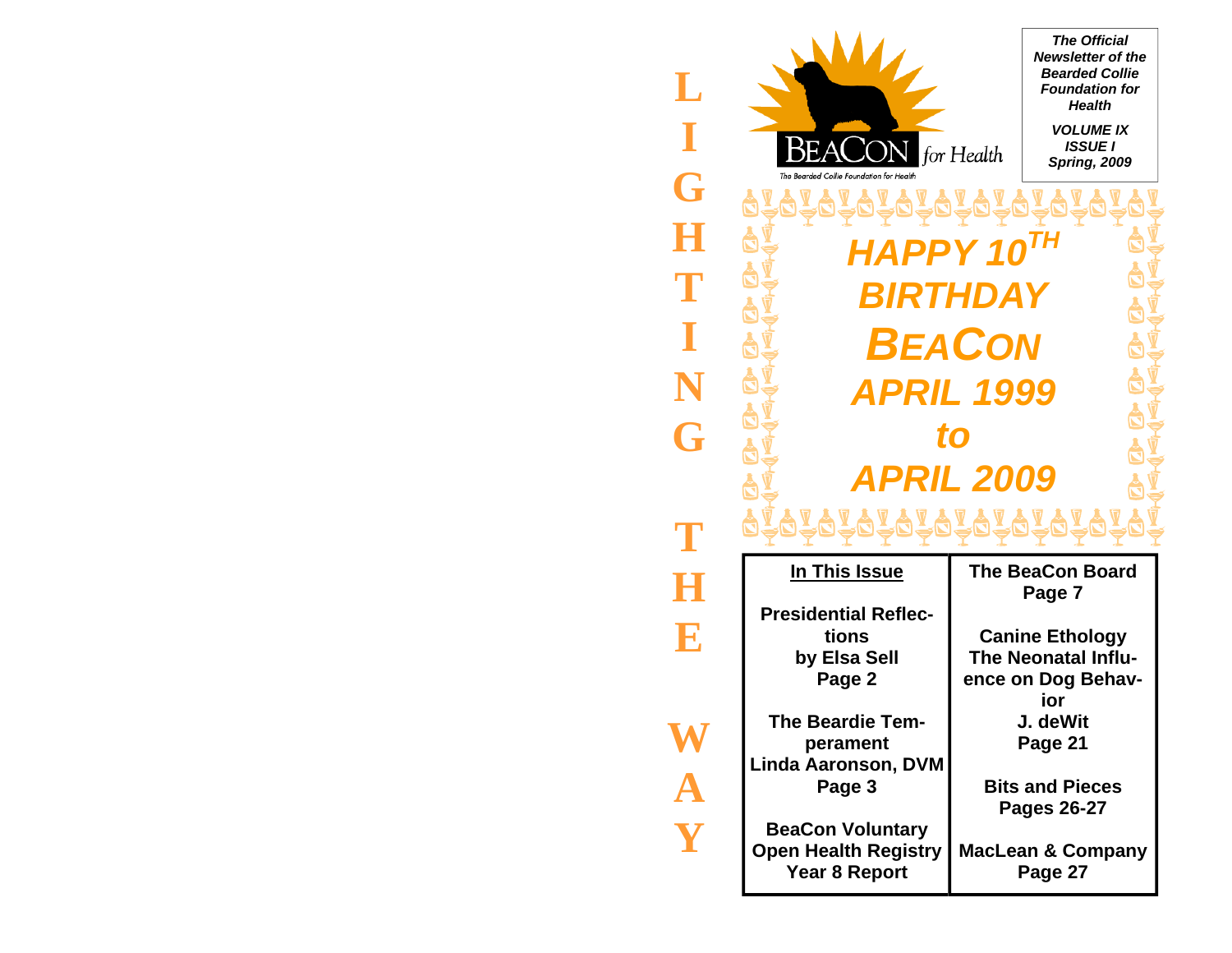# Happy Birthday

BeaCon was 10 years old on April 14, 2009. It has been a rapid and active 10 years. Ac complishments include estab lishing an open health registry, becoming a 501(c)(3), sup disease through subject recruitment and funds, conduct ing several mini-surveys, and having an educational web site and this newsletter. It all began by encouragement from several BCCA board members upon my departure as health chair in 1998. You know who you are and my thanks for pro-

viding the starting point of an<br>organization whose sole focus<br>is health and wellbeing of<br>Bearded Collies.<br>The current board of directors<br>acknowledges those who have<br>supported BeaCon's work,<br>whether by participating in the<br> tors. As a 501(c)(3) we have benefitted from significant dis counts from our ISP and several software companies.

Among BeaCon's future visions are expanding the knowledge of what sustains a breed, seeing completion of the Addison's marker research to gain a screening test for breeders. We also expect to increase open health registry participation which in turn will generate a health database that is representative of the general Bearded Collie population.

Everyone has a role to play in the future of Bearded Collies. Breeder focus on temperament and health is vital. Breeder consideration of what benefits the breed as a whole is also crucial; thinking only of one's own line doesn't cut it. Prospective buyers should do their homework regarding temperament characteristics and family health of a prospective pup with due diligence. Owners are expected to offer a safe and permanent home for the pup, rescue, or rehomed dog. They need to provide an appropriate environment to foster the social, mental and physical wellbeing of their Beardie(s). Additionally, owners can help broaden a breeder's informa-

tion base about the line's<br>health status by doing health<br>screening tests on their dog<br>even though the dog may not<br>be used for breeding.<br>Breeders please remember<br>that your owners need your<br>lifelong support, not just while<br>t sponsibility for maintaining the dialogue the end result is bet ter.<br>++++

#### **The Beardie Temperament**

The BCCA standard devotes a scant couple of sentences to the correct Beardie tempera ment – it doesn't even merit its own section. Under characteristics we are told "The Bearded Collie is hardy and active, with an aura of strength and agility characteristic of a real working dog. Bred for centuries as a companion and servant of man the Bearded Collie is a de-

tion base about the lime's signs of shyness or aggres-<br>thealth status by doing health sion." General Appearance<br>screening tests on their dog ands "A bright inquiring exprese-<br>seven though the dog may not sion is a distinct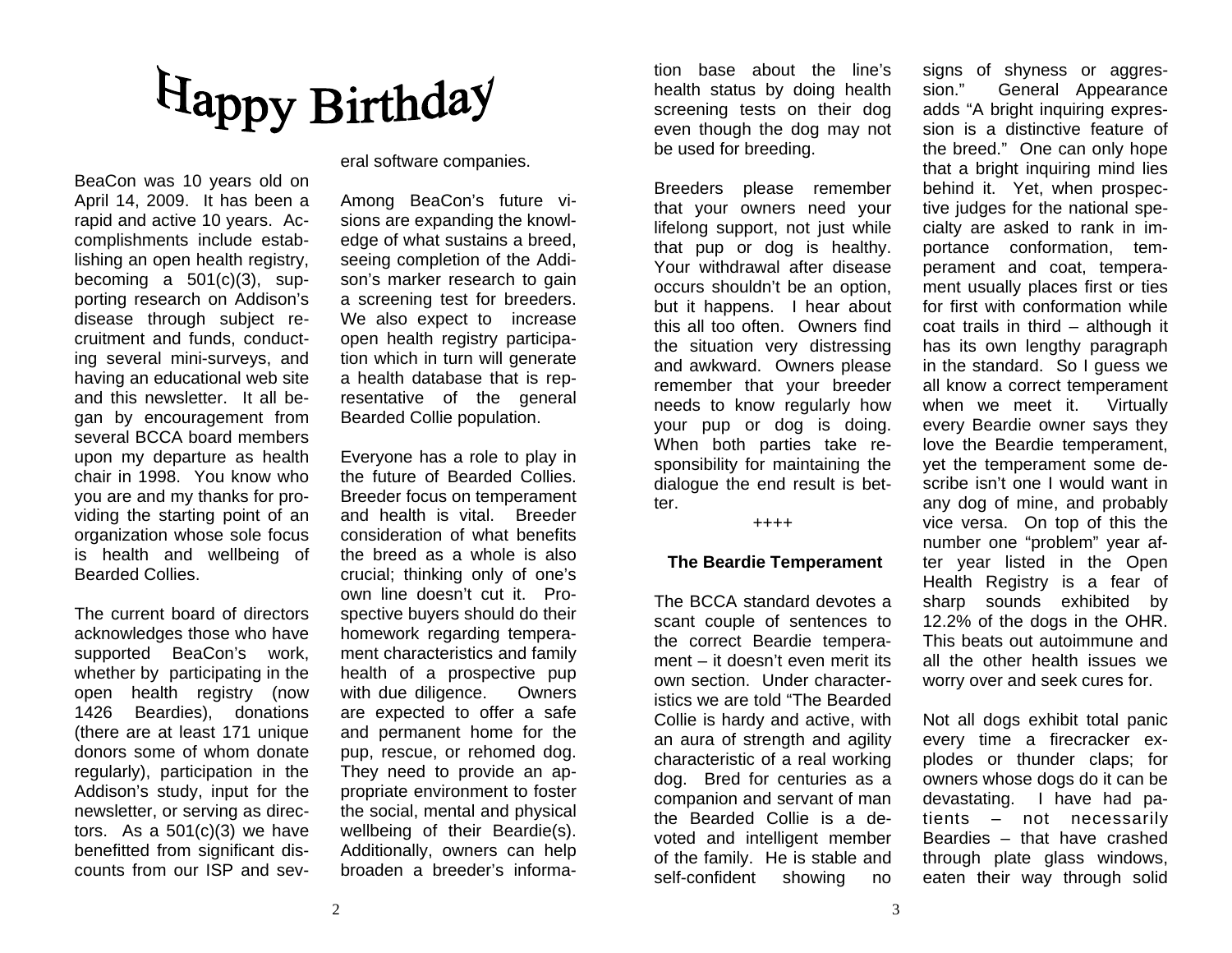walls, destroyed property, and urinated and defecated through the house. I even had one that pulled down half the house when tied to the porch. When it comes to such noise phobia the herding breeds are over-represented, oddly enough along with the retrieving breeds. Why is this? Some have argued that being able to hear well is essential for locating lost sheep scattered across the mountain. I can't prove or deny this. A study being conducted by the Canine Behavioral Genetics Project based in the laboratory of Dr. Steven Hamilton in the Department of Psychiatry and Institute for Human Genetics at the University of California, San Francisco has suggested that noise phobia is more prevalent in successful working lines of border collies than it is in lines developed for conformation. The group is now looking at the phenomenon in Bearded Collies too, and I would encourage those with noise phobic and non phobic Beardies to participate http:// www.k9behavioralgenetics.co m/NoisePhobia.php . While many owners report that when working their noise phobic Beardies remain focused on the job at hand and ignore the otherwise terrifying noises, other dogs cannot, and are culled or at least removed

from working situations. Like so many valuable traits for working dogs it could well be that high auditory acuity has advantages, but that stripped of the work paradigm it can be overly developed in some dogs which as pets are not culled – although in some dogs the fear is so bad owners finally opt for euthanasia to spare the dog its obvious torment. A little is good a lot is a liability. This is true of so many attributes which were originally favored for a real purpose in the development of a breed, and have become exaggerated to the point of being grotesque and life threatening once the original purpose is lost. Even so, a Beardie that panics when the National Anthem plays over the PA system, or flees the ring when a crate is dropped, probably shouldn't have a future in the whelping box or as a sire. Excusing these little faults only sets them still firmer in the breed, because behavior is genetically determined, even though environment can act on the expression of the behavioral genes, just as it can with most of the other genes our Beardies possess.

Is there a conflict between the smart independent thinker treasured by working shepherds and the pet Beardie? If the apocryphal story of the Beardie that took the flock to

market and brought the money back in a purse around his neck is only partly true the terms "clown" and "goofball" (my own particular bêtes noires when folks describe their Beardies) would not be the first that spring to mind. Yet people who use these words to describe their Beardies seem delighted that they have these attributes. While a quixotic rogue can be very charming, a dog that can't focus on the job at hand isn't of much good when you need an honest day's work. Still, I know that the qualities I value in my dogs aren't going to work for those who just want a couch companion to cuddle up with to watch Dancing with the Stars and amuse them by running around the house bouncing off the walls having a "whack attack". My dogs have never had one of these, it would appall me. I would hope their minds and bodies had had sufficient stimulation during the day so that this wasn't a required outlet for excess energy. To me the Beardie is resourceful and a problem solver. I enjoy hearing the ways my pups develop to get out of runs and crates, to open doors, slip through cracks, and create their own versions of the locked room mystery. I feel it stimulates their owners' brains fending off Alzheimer's

as they struggle to stay a step ahead of them. For most Beardies the challenge seems to come in doing the impossible, and they will happily wait on the other side of the fence for their owners, or even slip back inside the container when they anticipate their owners coming home. Any dog can take apart an Einstein toy, but a true Beardie can put it back together again. Once he understands a command the Beardie will work on his own repertoire of different ways to execute it. If ever there was a breed born for 100 Things to do with a Box, it is the Beardie.

I also don't think Beardies should indiscriminately adore every person they meet. I have come to value their input on the reliability of a person, dog, horse as well as stock. A good dog knows how hard to push. He knows when to stay back and not spook flighty stock, and when to put pressure on stubborn stock. In the absence of stock to herd, that discrimination and the accompanying observational skills can be very valuable. We may judge in different ways, and my reservations may not match theirs, but my Beardies are entitled to take their time and size folks up and not leap in like kissing fools. How often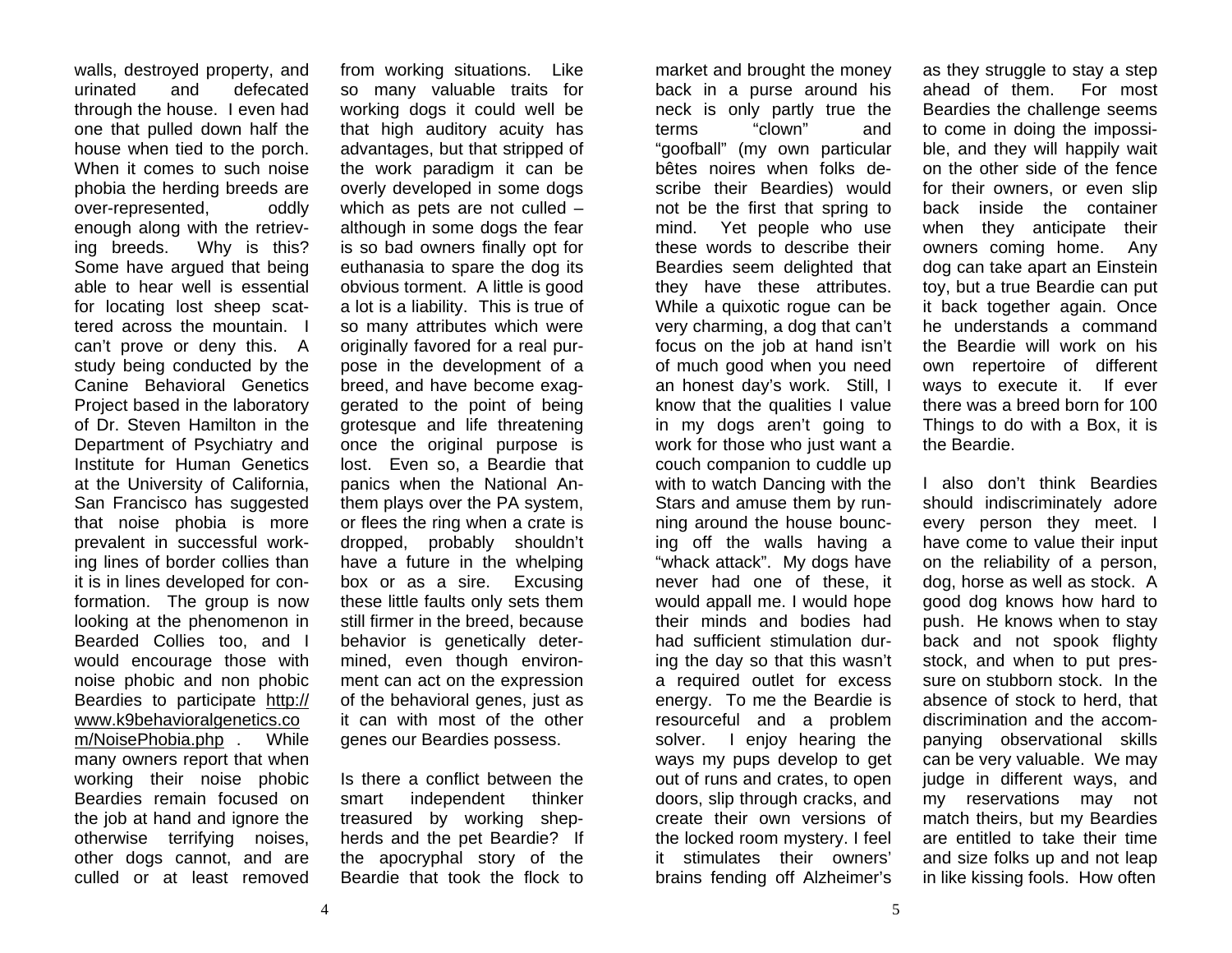do you hear about a Beardie's uncanny ability to tell which patient on a therapy visit wants or needs their presence? If my dogs are aloof, they generally have their reasons, if they put their bodies between me and somebody, and try and move me away, I listen. Several of the dogs I have bred have alerted their owners and others to impending medical emergency. It's a wonderful ability. Being able to pick out a sickly animal for special attention would be a very valuable trait in a herding dog. Identifying those with less than honorable intentions could be very helpful. Many of us were in awe of Glenn Short's account of his three Beardie boys protecting him from a knife-wielding mental patient. I know my Beardies have protected me or my children on occasion and usually with reason. Sometimes avoiding people or showing aggression is called for, but it has to be appropriate to the circumstances.

So what is proper Beardie temperament? Probably one size will never fit all. Most people now live in cities, parents have taken much of the fun that I had in childhood away in the interests of safety, and yes, my kids could probably accuse me of that too. So if

Timmy has not fallen down the well/mineshaft or got himself in some scrape, and there aren't a thousand head of sheep scattered across acres of hills, is the original Beardie temperament still valuable? Can we maintain proper Beardie temperament and should we? As one who gets a real kick out of a thinking dog I do believe we can and should. For those who want their clowns and goofball Beardies they are out there. For the rest of us, first we need to find sires and dams with the temperament and abilities we want and value, and then we have to nurture their offspring. Be proactive. Even before ears open don't tiptoe around the puppies expose them to everyday household noises, raise them in the heart of family activity. Play recordings of thunderstorms and the Fourth of July. Take them to the mall parking lot on a Saturday; take them to big echoing stores like Home Depot; make sure they get plenty of exposure to people different ages, sexes, ethnicities, facial hair and outfits (even clowns), places and things, different surfaces to walk on and climb on. Expose them to different breeds of dogs and species of animals. Don't forget to get them used to being alone and amusing themselves. Feed them from puzzle toys, and encourage them to explore. The

first 16 weeks of a puppy's life are the most malleable behaviorally, and the better start they get the fewer temperament problems you will experience. However, you need to maintain that good start and continue to provide your companion with the mental and physical stimulation that will keep his temperament tuned and in top working order. Put him to work, give him a job you choose, or he'll pick his own, and odds are you won't like it. Temperaments are born, but without proper nurture they can be easily destroyed.

Linda Aronson, DVM

#### **BeaCon Voluntary Open Health Registry Year 8 General Report**

Welcome. This is BeaCon's  $10<sup>th</sup>$  year and the eighth year of reporting health conditions for the breed.

New breeders in particular face limited amounts or selectively offered information from which to make informed decisions that should include known health concerns. If you are a new breeder make sure that you ask to see the original health screening certificates for proposed mates. You can also check these certifications on the OFA Web site

(www.offa.org) by entering a dog's AKC registration # or registered name. If you don't find the expected certification for a dog of breeding age it is prudent to suspect that the dog failed to meet the standard for that test. If the prospective mate has a CHIC #, be aware that the tests needed to obtain a CHIC # do not have to be normal; you must ask to see the certificates (or do the online check). If you are in a country other than the USA and do not have on-line access to verify test results, then you should ask to see the certificate or letter or form with evaluation results.

BeaCon's directors thank each and every Beardie owner and breeder who has made information on their dogs available through this open health registry. You have made an important contribution to the breed by providing current and future breeders with valuable information. For those who only put in their healthy dogs and don't report those with health problems, please reconsider for the sake of future generations.

## **New Features of the Open Health Registry**

**Starting March 2009, the use of search and report func-**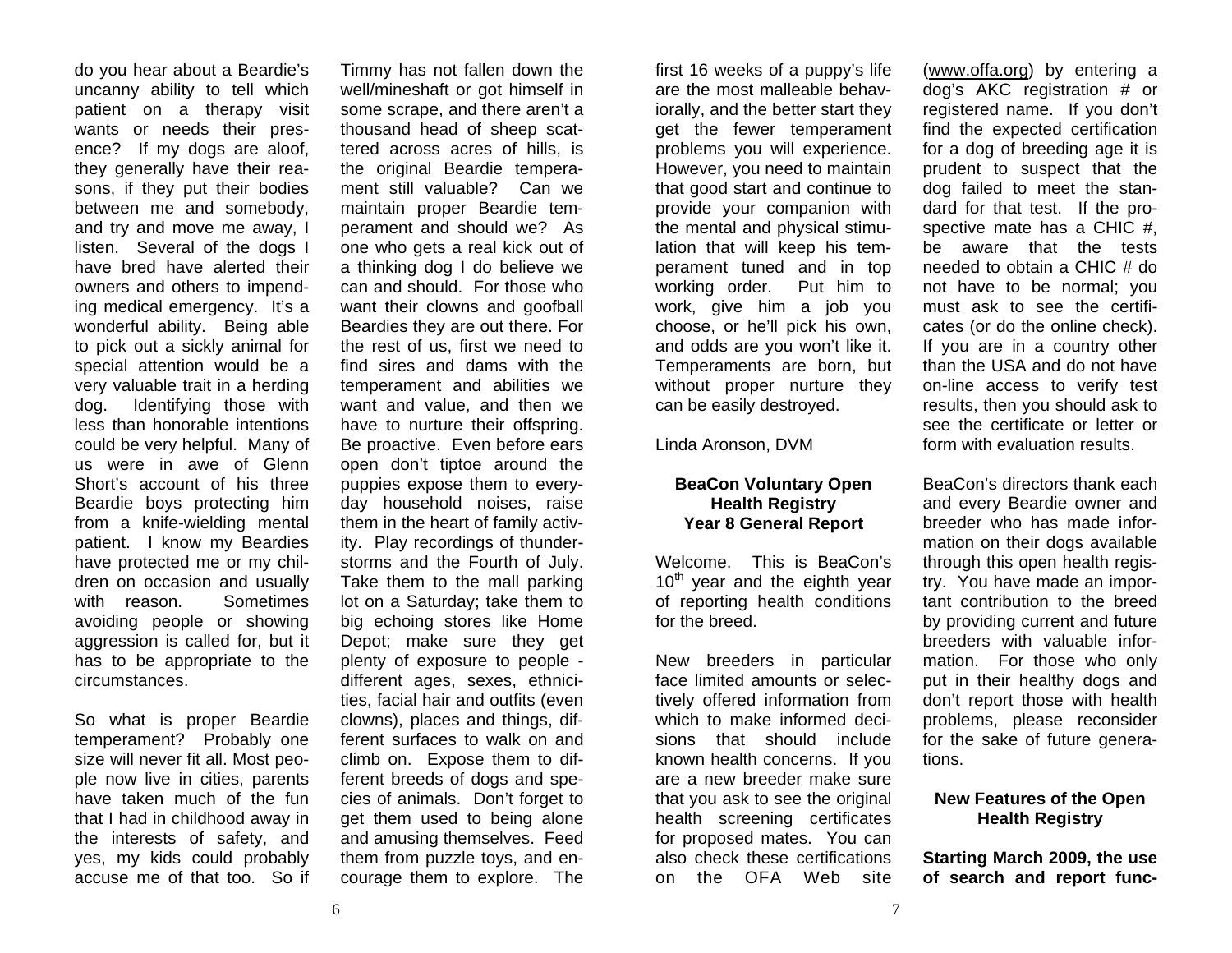**tions for the database is free. There is no longer a subscription charge for either registry participants or non-participants.** 

**Since Fall 2008, there is a non-public section if an individual prefers that their dog's information not be in the public view or when a co -owner refuses to give the primary owner permission to put the dog in the open registry. "Non-public" entries will be collated in the yearly statistics only, and are not available through search or report. This year there are 45 dogs listed in the non-public section.** 

See the complete report on the web site for more details.

#### **Who May Submit Information**

Owners with whom the dog lives.

A co-owner. The primary owner (defined as the person with whom the dog lives) must send in a signed consent for the information to be public.

A breeder. Starting in the spring of 07, a breeder may also submit information. The primary owner must send in a signed consent. In the case of a breeder entering pups in a litter prior to sale, if their contract notes the pup is in BeaCon's open registry that suf fices as consent.

**Information May Be Submit ted** either by hard copy or,<br>preferably on-line at<br>www.beaconforhealth.org/ sqlweb.

**Pedigrees and Coefficient of**<br>**Inbreeding (COI).** Every effort<br>is made to be accurate in the<br>pedigrees. As new dogs are<br>entered into the database, a<br>five generation pedigree is<br>generated offline and posted.<br>Owners are not cluding pedigrees submitted by owners and online databases. With the advent of the on-line registry system, fewer hard copy pedigrees were submit ted; thus the dependence on other sources. Pedigrees are generated with Breeder's As- Con'ts open registry that suf-<br>
Information May Be Submit-<br>
Information May Be Submit-<br>
Information May Be Submit-<br>
Information May Be Submit-<br>
Use of Data and Caveats. erg to enorsing beed-<br>
Information May Be Submit-<br>
Ma

sistant, starting in January<br>2006. If an error is found in a<br>pedigree, please notify E. Sell<br>(beaconbb@bellsouth.net)<br>with the correct information.<br>COI's can be calculated by<br>hand, but it is complex; various<br>online sites d gram with the built in calcula-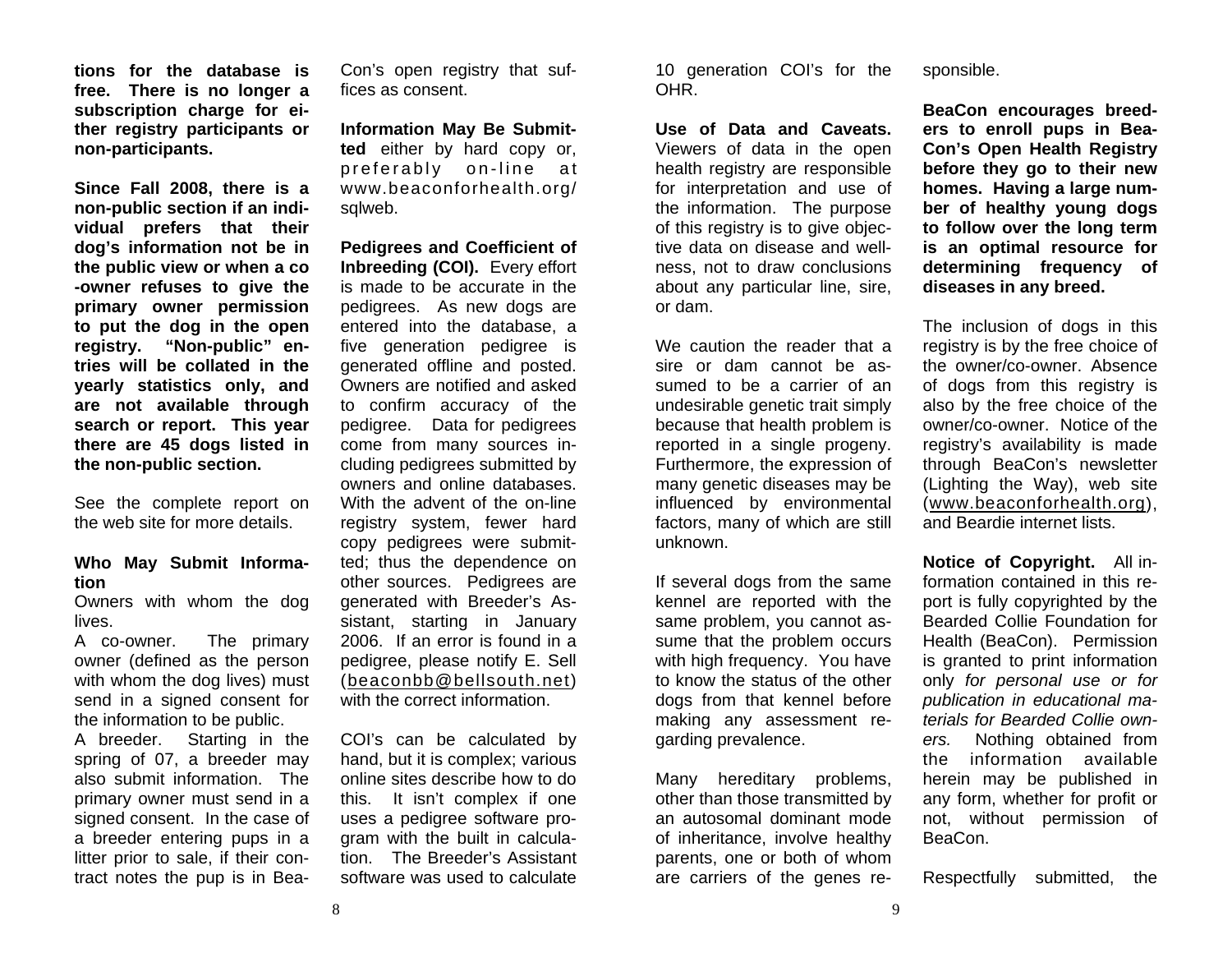Board of Directors for the Bearded Collie Foundation for Health (BeaCon)

Cindy Alspaugh Linda Aronson Elizabeth Coolidge-Stolz CJ del Valle Karen Drummond Judy Howard Jana Jezkova Richard Masley Elsa Sell Jo Tucker March 15, 2009

#### **How Many Beardie Collies are Born in the USA?**

This year for the first time we include a table showing several sets of figures about the numbers of Beardies in the USA. The data start with 1977 when the breed was recognized by the AKC. All data come from AKC reports; some are standard reports and some are special reports. The decline in number of litters and number of pups in registered litters from 2002-2006 was statistically significant, as reported in Lighting The Way (spring 2007).

Since the number of dogs registered with AKC in a given year may include imported dogs, as well as USA dogs born late in the prior year, we also have the number of for-

| eıgn<br>born, AKC registered<br>dogs. The registration system<br>in the USA leaves it up to a<br>puppy buyer to register their<br>Unless AKC adopts a<br>dog. | Year<br>2008 | <b>Dogs</b><br>Regis-<br>tered*<br>393 | <b>Litters</b><br>Regis-<br>tered<br>74 | Pups in<br>Regis-<br>tered<br><b>Litters</b><br>403 | Year                                                       | <b>Dogs</b><br>Regis-<br>tered*                                | <b>Litters</b><br>Regis-<br>tered | <b>Pups</b><br>in<br>Regis-<br>tered<br><b>Litters</b> |  |  |
|---------------------------------------------------------------------------------------------------------------------------------------------------------------|--------------|----------------------------------------|-----------------------------------------|-----------------------------------------------------|------------------------------------------------------------|----------------------------------------------------------------|-----------------------------------|--------------------------------------------------------|--|--|
| procedure similar to the UK                                                                                                                                   | 2007         | 413                                    | 105                                     | 603                                                 | 1978                                                       | 472                                                            | 98                                | 684                                                    |  |  |
| (where breeders register indi-                                                                                                                                | 2006         | 447                                    | 103                                     | 537                                                 | 1977                                                       | 446                                                            | 89                                | 496                                                    |  |  |
| vidual pups - that is not left to<br>the puppy buyer), the AKC dog                                                                                            | 2005         | 485                                    | 118                                     | 658                                                 | 1976                                                       |                                                                |                                   |                                                        |  |  |
| registration figures won't be an                                                                                                                              | 2004         | 562                                    | 142                                     | 842                                                 |                                                            |                                                                |                                   |                                                        |  |  |
| indicator of the number of dogs                                                                                                                               | 2003         | 543                                    | 161                                     | 897                                                 | *This number includes dogs<br>born in USA and foreign born |                                                                |                                   |                                                        |  |  |
| born here.                                                                                                                                                    | 2002         | 587                                    | 186                                     | 943                                                 |                                                            | dogs until 2008. The average                                   |                                   |                                                        |  |  |
| In 2007 the number of USA                                                                                                                                     | 2001         | 620                                    | 142                                     | 953                                                 |                                                            | number of pups has ranged                                      |                                   |                                                        |  |  |
| born and registered Beardies                                                                                                                                  | 2000         | 682                                    | 196                                     | 1031                                                | 5.2                                                        | from a high of 6.6 to a low of                                 |                                   |                                                        |  |  |
| (405) was very near that in<br>1977 (397) - 30 years previ-                                                                                                   | 1999         | 614                                    | 178                                     | 1202                                                |                                                            |                                                                |                                   |                                                        |  |  |
| ous. There is some relief to be                                                                                                                               | 1998         | 752                                    | 188                                     | 1077                                                |                                                            | $+++++$                                                        |                                   |                                                        |  |  |
| found in this seemingly dis-                                                                                                                                  | 1997         | 711                                    | 196                                     | 1249                                                |                                                            |                                                                |                                   |                                                        |  |  |
| decline<br>tressing<br>from<br>two<br>sources:<br>(1) AKC dog registrations for<br>most breeds have been declin-                                              | 1996         | 720                                    | 171                                     | 1031                                                | THE OHR This Year - A<br><b>Quick Look.</b>                |                                                                |                                   |                                                        |  |  |
|                                                                                                                                                               | 1995         | 762                                    | 189                                     | 1105                                                |                                                            |                                                                |                                   |                                                        |  |  |
|                                                                                                                                                               | 1994         | 640                                    | 160                                     | 1057                                                |                                                            |                                                                |                                   |                                                        |  |  |
| ing in recent years; however                                                                                                                                  | 1993         | 749                                    | 166                                     | 912                                                 | There are 560 participating<br>owners, an increase of 69   |                                                                |                                   |                                                        |  |  |
| the relative rank of the breed<br>has dropped dramatically as                                                                                                 | 1992         | 766                                    | 185                                     | 1092                                                | from the previous year, and                                |                                                                |                                   |                                                        |  |  |
| well.                                                                                                                                                         | 1991         | 796                                    | 203                                     | 1162                                                |                                                            | 1426 Beardies, an increase of                                  |                                   |                                                        |  |  |
| (2)In 2008 both the number of                                                                                                                                 | 1990         | 700                                    | 172                                     | 1062                                                | 223.                                                       |                                                                |                                   | There is little change in the                          |  |  |
| registered litters and number<br>of pups in litters were below                                                                                                | 1989         | 713                                    | 182                                     | 1128                                                |                                                            | frequency of the most com-                                     |                                   |                                                        |  |  |
| the 1977 numbers.                                                                                                                                             | 1988         | 817                                    | 206                                     | 1175                                                |                                                            | mon health problems; fear                                      |                                   |                                                        |  |  |
|                                                                                                                                                               | 1987         | 760                                    | 177                                     | 1098                                                |                                                            | issues and autoimmune prob-<br>lems continue to lead the list. |                                   |                                                        |  |  |
|                                                                                                                                                               | 1986         | 797                                    | 187                                     | 1175                                                | The                                                        | frequency                                                      | of                                | health                                                 |  |  |
| "Remember always that you<br>have not only the right to be an                                                                                                 | 1985         | 858                                    | 189                                     | 1253                                                | screens                                                    |                                                                |                                   | is little changed.                                     |  |  |
| individual; you have the obliga-                                                                                                                              | 1984         | 858                                    | 208                                     | 1330                                                |                                                            | Puppy mortality is about 5%                                    |                                   |                                                        |  |  |
| tion to be one. You cannot                                                                                                                                    | 1983         | 895                                    | 207                                     | 1190                                                |                                                            | stillborn and an additional 7-<br>8% dying by 6 weeks of age.  |                                   |                                                        |  |  |
| make any useful contribution in<br>life unless you do this."                                                                                                  | 1982         | 763                                    | 193                                     | 1257                                                |                                                            |                                                                |                                   | The following table shows the                          |  |  |
|                                                                                                                                                               | 1981         | 723                                    | 158                                     | 1095                                                |                                                            | cumulative participation over                                  |                                   |                                                        |  |  |
| <b>Eleanor Roosevelt</b>                                                                                                                                      | 1980         | 653                                    | 156                                     | 909                                                 | the years.                                                 |                                                                |                                   |                                                        |  |  |
|                                                                                                                                                               | 1979         | 588                                    | 132                                     | 782                                                 |                                                            |                                                                |                                   |                                                        |  |  |

| n<br>ŝ | Year | <b>Dogs</b><br>Regis-<br>tered* | <b>Litters</b><br>Regis-<br>tered | <b>Pups</b><br>in<br>Regis-<br>tered<br><b>Litters</b> |
|--------|------|---------------------------------|-----------------------------------|--------------------------------------------------------|
|        | 1978 | 472                             | 98                                | 684                                                    |
|        | 1977 | 446                             | 89                                | 496                                                    |
|        | 1976 |                                 |                                   |                                                        |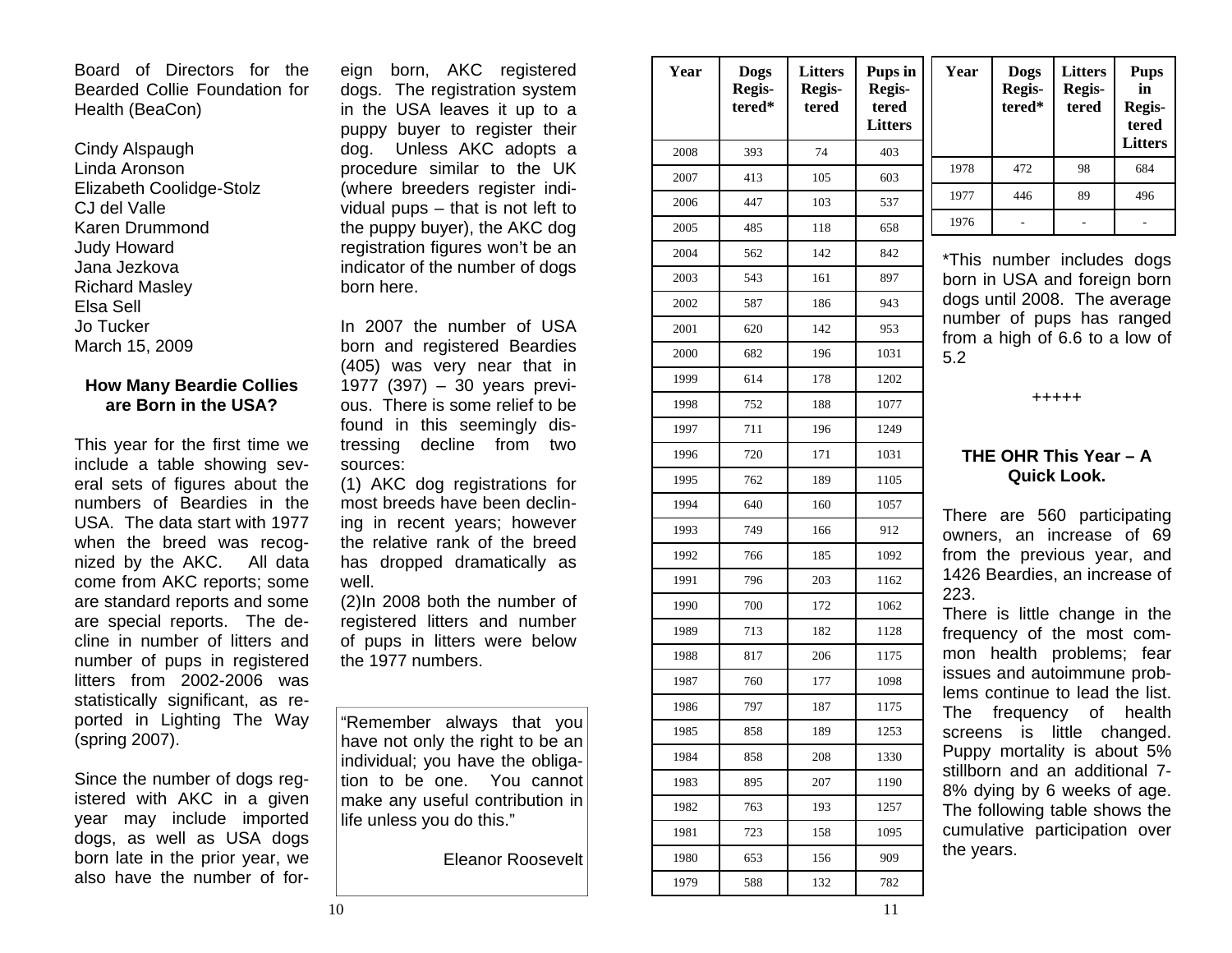| Year           | #      | #           | <b>Dogs</b> |
|----------------|--------|-------------|-------------|
|                | Owners | <b>Dogs</b> | added       |
| 1              | 169    | 303         |             |
| $\mathfrak{D}$ | 205    | 410         | 107         |
| 3              | 278    | 593         | 183         |
| 4              | 315    | 678         | 85          |
| 5              | 357    | 808         | 130         |
| 6              | 410    | 961         | 153         |
| 7              | 491    | 1203        | 242         |
| 8              | 560    | 1426        | 223         |

**Cumulative Report for Year 8 Demographic Data for Complete Open Health Registry** 

| <b>Item</b>           | #              |  |
|-----------------------|----------------|--|
|                       |                |  |
| Owners                | 560            |  |
| Australia             | 11             |  |
| Belgium               | 6              |  |
| Canada                | 32             |  |
| Czech Republic        | 18             |  |
| Denmark               | 2              |  |
| Finland               | 11             |  |
| France                | 1              |  |
| Germany               | 21             |  |
| Hungary               | 2              |  |
| Ireland               | 1              |  |
| Netherlands           | 29             |  |
| New Zealand           | 3              |  |
| Portugal              | $\mathbf{1}$   |  |
| Scotland              | $\overline{c}$ |  |
| Slovakia              | 1              |  |
| South Africa          | 3              |  |
| Spain                 | $\mathbf{1}$   |  |
| Sweden                | 1              |  |
| <b>United Kingdom</b> | 83             |  |
| <b>USA</b>            | 328            |  |
| <b>Not indicated</b>  | 3              |  |
|                       |                |  |
|                       |                |  |
|                       |                |  |

| LULS                                                                                                                                | ⊥⊤∠∪                                                       | 70 U.I<br>total<br>dogs                                                        |
|-------------------------------------------------------------------------------------------------------------------------------------|------------------------------------------------------------|--------------------------------------------------------------------------------|
| Location<br>USA.<br>UK, Scotland<br>Netherlands<br>Canada<br>Australia<br>Germany<br>Czech Republic<br>Finland<br>Belgium<br>Others | 712<br>298<br>82<br>76<br>53<br>51<br>44<br>36<br>21<br>53 | 50.0%<br>20.9%<br>5.8%<br>5.3%<br>3.7%<br>3.3%<br>3.1%<br>2.5%<br>1.5%<br>3.7% |

**Dogs** 1426 % of

**Sex.** There were 645 males (45.1%) and 781 females (54.8%). Of the males, 365 were intact (56.5%), 268 castrated (41.6%), and reproductive status is unknown in 12. Of the females, 390 were intact (49.9%), 380 were spayed (48.7%) and reproductive status is unknown in 11.

#### **Health Problems.**

A higher percent of dogs were healthy this year, 53.2% vs. 47.7% for year 7. This reflects an increased entry of younger dogs, and some of these were put into the registry as young

pups before going to their new owners. A caveat for both the healthy dog and disease frequencies is that they apply to this specific population of Bearded Collies. It won't be possible to speculate if the findings are applicable to the broad population of Beardies until several thousand more dogs are in the registry.

| <b>Health Problem</b>                                 | $#$ of<br>Dogs | $%$ of<br>A11<br>Dogs |
|-------------------------------------------------------|----------------|-----------------------|
| None                                                  | 759            | 53.2%                 |
| Fear, loud sharp<br>noises                            | 174            | 12.2%                 |
| Autoimmune dis-<br>eases (see table<br>below)         | 171            | 12.0%                 |
| Hypothyroidism*                                       | 103            | 7.2%                  |
| Cancer (all types)                                    | 89             | 6.2%                  |
| Umbilical hernia                                      | 60             | 4.2%                  |
| Hip dysplasia                                         | 49             | 3.4%                  |
| Fear, other                                           | 32             | 2.2%                  |
| Dietary allergy/<br>food intolerance                  | 30             | 2.1%                  |
| Atopy                                                 | 28             | 2.0%                  |
| Allergy, flea bite                                    | 25             | 1.8%                  |
| Depigmentation**                                      | 23             | 1.9%                  |
| Nail problems<br>other than lupoid<br>onychodystrophy | 23             |                       |
| Inflammatory<br>bowel disease                         | 20             |                       |

 \*The incidence of autoimmune thyroiditis in the open health registry Beardies is unknown; data from OFA labs suggest it is of relatively low incidence – 1.5% of 333 having OFA panels; 4.3% of 793 having panels done at the Michigan State University Lab. However, most of these dogs are being screened for reproductive fitness.

**\*\*** Note: some cases of depigmentation can be autoimmune in nature (e.g., vitiligo, or associated with lupus or pemphigus). Since there are other causes of depigmentation, it was not placed into the table with autoimmune diseases.

#### Distribution of Cancer



See the online registry for "other" cancer diagnoses. Unfortunately, with the low necropsy rate and the fact that either a primary site is unknown or the diagnosis was "suspected" cancer, we lack sufficient data to identify the most prevalent cancers in the breed.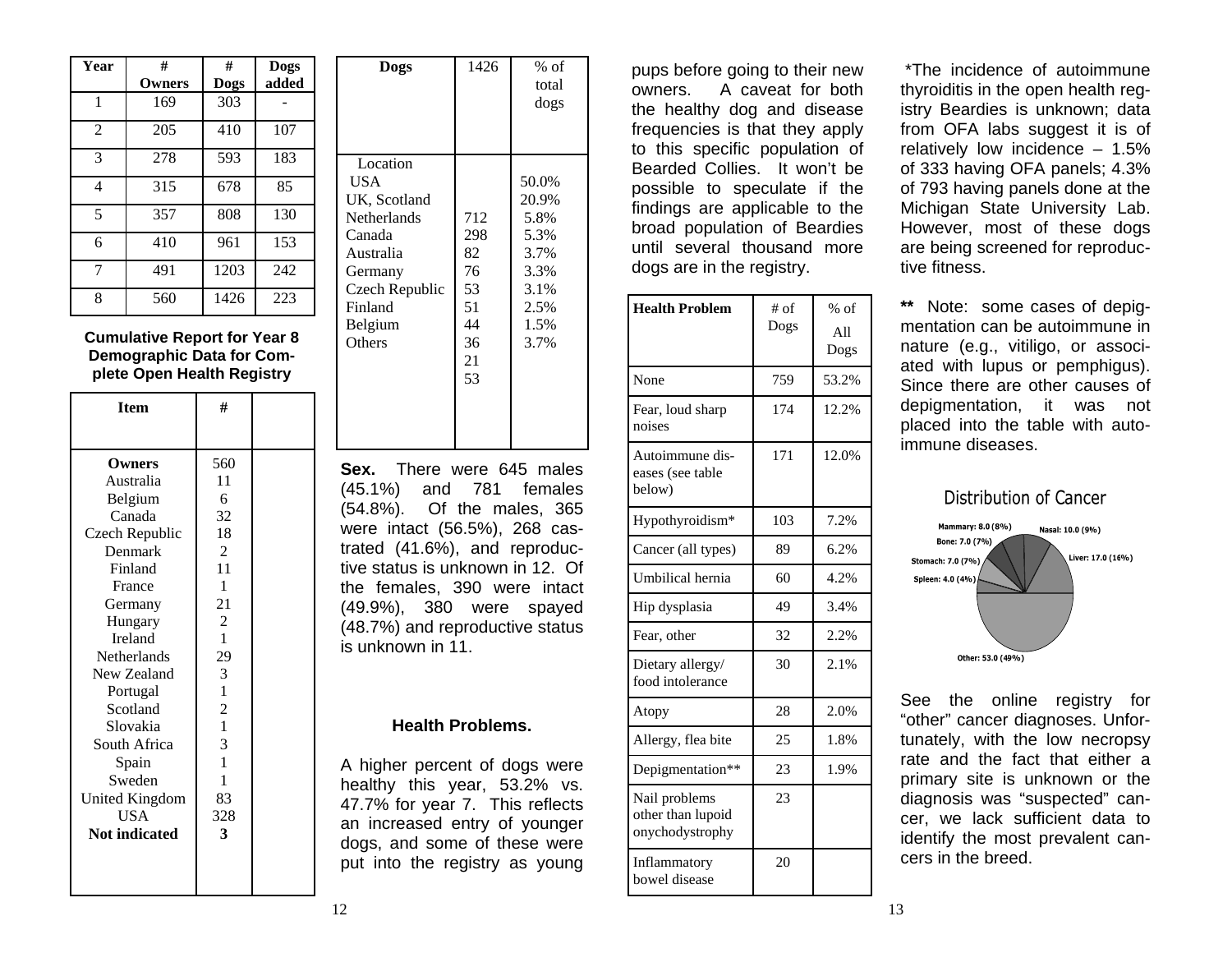#### **Autoimmune Problems**

 $#$  diseases = 193; # dogs having diseases =  $171$ , or  $12.0\%$ of all dogs). Although the frequencies appear to be unduly high in this population of Bearded Collies (i.e., in the open health registry), it is not known if the figures are applicable to the general population of Bearded Collies worldwide. That will remain unknown until a much larger number of dogs are in the registry.

22 dogs had more than one disease:

17 dogs had 2 A/I diseases 3 dogs had 3 A/I diseases 2 dogs had 4 A/I diseases

#### Addisonian dogs

15 are hypothyroid 20 have fear of loud sharp sounds (30.8%) 11 (16.9%) have at least one other A/I disease

#### SLO dogs

3 have pemphigus 2 are hypothyroid 1 has systemic lupus erythematosus

"The function of democratic living is not to lower standards, but to raise those that have been too low."

"Courage is more exhilarating that fear, and in the long run it is easier."

Eleanor Roosevelt

|                       |    | % of  |
|-----------------------|----|-------|
| <b>Disease</b>        | #  | total |
| Addison's disease     | 65 | 4.6%  |
| (hypoadrenocorticism) |    |       |
|                       |    |       |
| Symmetrical lupoid    | 38 | 2.7%  |
| onychodystrophy       |    |       |
| (SLO)                 |    |       |
| Inflammatory bowel    | 20 | 1.4%  |
| disease (IBD)         |    |       |
| Autoimmune hemo-      | 18 | 1.3%  |
| lytic anemia (AIHA)   |    |       |
| Systemic lupus ery-   | 17 | 1.2%  |
| thematosus (SLE)      |    |       |
|                       |    |       |
| Rheumatoid arthritis* | 11 | 1.0%  |
| (RA)                  |    |       |
| Immune-mediated       | 9  |       |
| thrombocytopenia      |    |       |
| (TTP)                 |    |       |
| Pemphigus             | 7  |       |
| Discoid lupus erythe- | 4  |       |
| matosus               |    |       |
| <b>Myositis</b>       | 3  |       |

**Research on Autoimmune Disease.** The two most frequently reported A/I diseases are the subject of several research projects. The investigator responsible (Dr. Anita Oberbauer, UC Davis) for past Addison's research will in the very near future have 2 small grants administered by AKC CHF and funded by the BCCA and BeaCon. To date no genetic marker(s) have been identified, although statistical analysis showed that the disorder is polygenic with a single gene of large effect on expression of the disease with a recessive mode of inheritance. The fact that this

was a statistical approach makes it imperative that any dog's medical history be updated yearly in Dr. Oberbauer's database – even a single incorrect diagnosis throws the statistical analysis off.

There are an another 23 Beardies with a chronic nail problem in addition to the 38 with SLO. BeaCon has begun a survey of Beardies with either SLO or chronic nail problems to establish a baseline of clinical findings and other factors that are possibly associated with SLO expression (e.g., vaccination, allergic problems, stress, family history of similar disease). The first step has been to conduct a survey of affected dogs. Next there will be breeder interviews to learn if a similar condition exists in littermates, parents, and other close relatives. We ask all breeders for their cooperation. The third step will be to identify and obtain similar clinical information from a group of healthy controls. Finally, all data will be put into a report, along with family pedigrees for study by genetic researchers.

#### **Health Screening Tests**

The frequency of individual health screening tests and the various combinations were minimally changed from the

| Screening<br><b>Test Done</b>    | #   | % of<br><b>All Dogs</b> |
|----------------------------------|-----|-------------------------|
| Hips                             | 544 | 38.2%                   |
| Eyes                             | 512 | 35.9%                   |
| Thyroid                          | 371 | 26.0%                   |
| Elbows                           | 110 | 7.7%                    |
| Hips and<br>eyes                 | 288 | 20.2%                   |
| Hips and<br>elbows               | 106 | 7.4%                    |
| Hips and<br>thyroid              | 165 | 11.6%                   |
| Hips, eyes,<br>and thyroid       | 129 | 9.1%                    |
| $MDR-1$                          | 19  |                         |
| Von Wille-<br>brand Dis-<br>ease | 11  |                         |

previous year, except for an increase in the number having MDR-1 screening. Mutation of the MDR-1 gene results in an inability of the blood-brain barrier to exclude certain drugs (such as ivermectin) from the CNS resulting in neurological disease. In rough and smooth Collies one in five dogs carries this gene mutation. None of the Beardies reported in the registry had the MDR-1 mutation, and the same was true for the 97 purebred Bearded Collies tested for the mutation at the 2006 BCCA national specialty.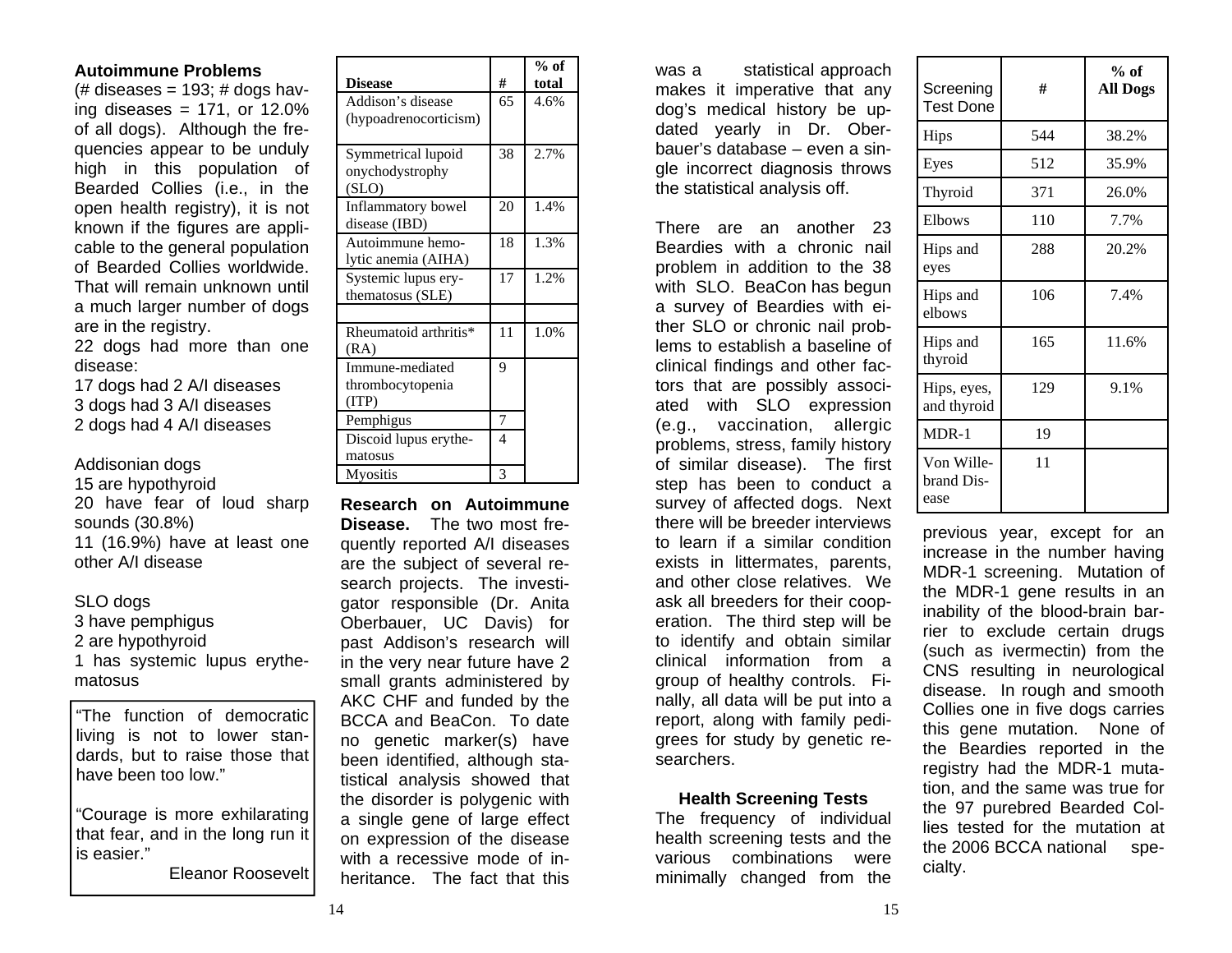There are several working Beardies in the registry. One breeder has had eye exams done on breeding stock of working origin for several generations. This has been done because of concern that outcrossing KC registered Beardies to working Beardies would introduce eye problems in the progeny. To date, all eye exams have been normal. For a current litter of third generation working Beardies, the great great granddam (KC registered) was normal 9 years of age. The granddam (first generation working dog) has had four normal exams, the most recent at 6 years 4 months (a sister not being bred was normal at a younger age). The dam (second generation working dog) and four littermate sisters are normal at 4 years 1 mo. Six 2 month old puppies (3 bitches and 3 dogs), the third generation of working dog breeding, are normal.

#### **Reproductive Outcome**

**Dogs.** There were 120 with reproductive history recorded; only 53 had semen checked and 110 were bred. The following table shows the number of bitches bred, the number of litters and puppies produced.

Not all breedings resulted in a pregnancy. For some dogs the

| <b>Item</b>                        | #    | $A\mathbf{v}$ |  |
|------------------------------------|------|---------------|--|
| <b>Bitches</b> bred                | 405  | 3.5           |  |
| Litters produced                   | 365  | 3.2           |  |
| Total<br>puppies<br>produced       | 2109 | 21.7          |  |
| Total female pup-<br>pies produced | 928  | 10.6          |  |
| Total male pup-<br>pies produced   | 914  | 10.5          |  |

number of puppies produced was not listed, so the number of total male and female puppies is less than the total number of puppies.

Problems developing in the dogs' progeny were Addison's (7 dogs with 14 progeny), SLO (8 dogs with 9 progeny), SLE (2 dogs with 2 progeny), hypothyroid (9 dogs with 10 progeny), other (12 dogs), cryptorchid (15 dogs with 30 progeny. One dog produced 5 progeny with Addison's, one produced 3 with Addison's and one produced 2 with Addison's.

**Females.** 239 bitches were successfully bred; they produced 427 pregnancies for 392 litters and 2586 pups. The number of pups is 425 more than last reported. Cesarean section delivery was done in 42 (11.8% of all litters), which is

up from 9.3% reported last year.

Litter information was not entered for every dam that was bred. That is either an oversight by the breeder or that this information wasn't collected in the earliest years of the registry.

The methods used in breedings that resulted in live pups were natural (# 271, 69.1%), A/ I fresh (# 40, 10.2%), A/I chilled (#12, 3.1%), A/I frozen and A/I operative (each #10, 2.6%), natural and A/I fresh (#8, 2%).

| <b>Male pups</b>  | #                                              | % of total |
|-------------------|------------------------------------------------|------------|
| total born        | 1344                                           |            |
| live born         | 1256                                           | 93.5%      |
| live@6wks         | 1162                                           | 86.5%      |
|                   | % of those<br>alive at 6<br>wk with<br>problem |            |
| cryp-<br>torchid  | 69                                             | 5.9        |
| mismark           | 59                                             | 5.1        |
| umb hernia        | 48                                             | 4.1        |
| bad bite          | 15                                             |            |
| poor pig-<br>ment | 11                                             |            |
| cleft palate      | 3                                              |            |

The number of progeny born and problems identified early on are given in the table.

| <b>Female</b><br>pups | #                                                   | % of total |
|-----------------------|-----------------------------------------------------|------------|
| total born            | 1197                                                |            |
| live born             | 1137                                                | 95.0       |
| live@6wks             | 1049                                                | 87.6       |
|                       | % of those<br>alive at 6<br>weeks with<br>a problem |            |
| mismark               | 57                                                  | 5.4        |
| umb hernia            | 47                                                  | 4.5        |
| bad bite              | 13                                                  |            |
| poor pig-<br>ment     | 4                                                   |            |
| cleft palate          | 2                                                   |            |

Specific later health problems in the progeny of bitches are shown in the next table.

| Health<br><b>Problem</b>                   | #<br>dams | $#$ to-<br>tal<br>litters | #<br>prog-<br>eny |
|--------------------------------------------|-----------|---------------------------|-------------------|
| Addison's                                  | 11        | 37                        | $17*$             |
| Symmetrical<br>lupoid ony-<br>chodystrophy | 10        | 30                        |                   |
| Systemic<br>lupus erythe-<br>matosus       | 3         | 12                        | 3                 |
| Hypothyroid                                | 9         | 22                        | 9                 |
| Other                                      | 23        | 54                        | $27**$            |

 puppies One bitch produced 6 Addisonian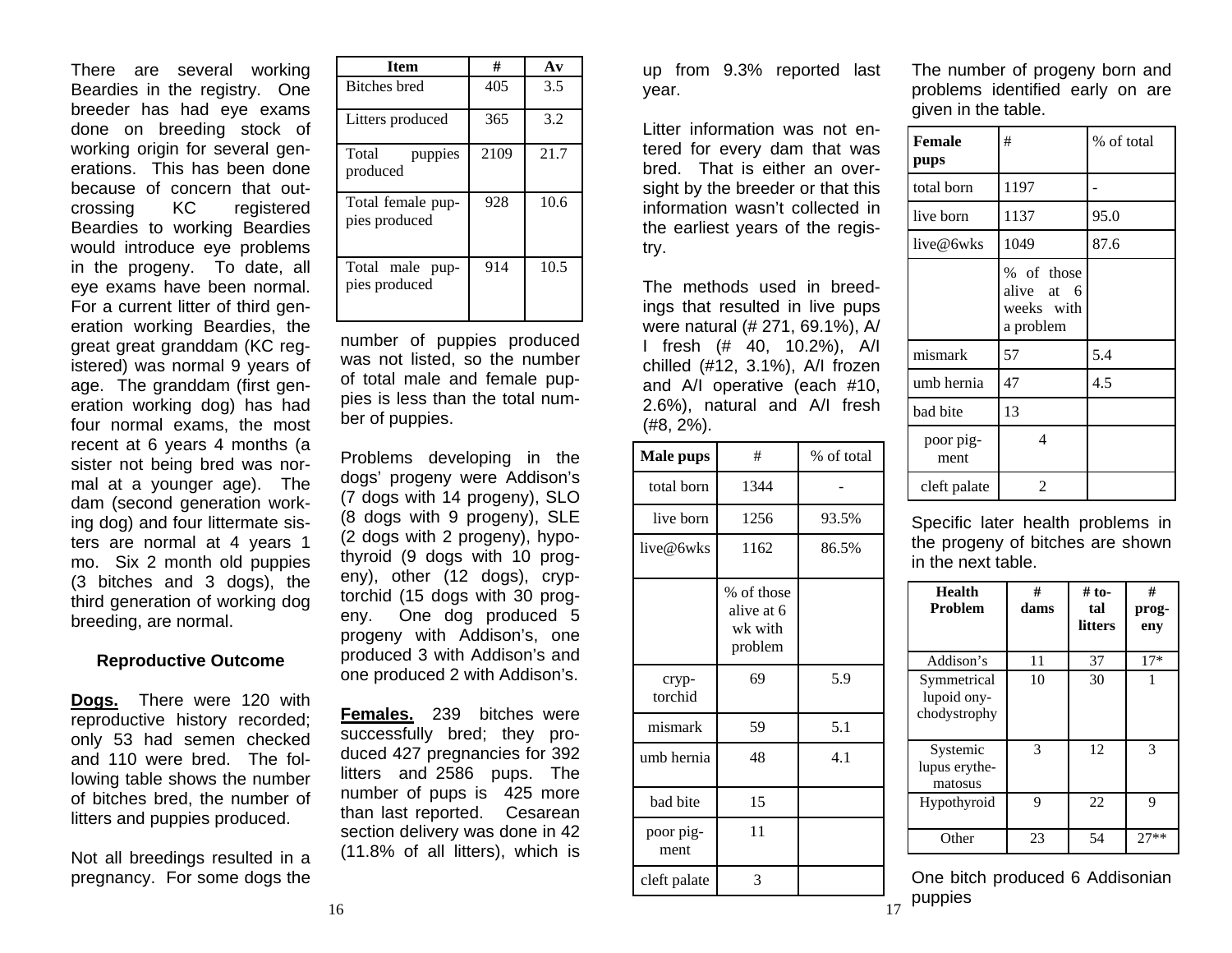\*\* Among the problems were 6 puppies with heart problems (3 PDA: 1 persistent right aortic arch; 1 murmur, diagnosis unknown; 1 heart anomaly, diagnosis unknown); 1 each produced hyperthyroid, discoid lupus, autoimmune hemolytic anemia, pyelonephritis (early death at 3 wks), kidney failure (several died as young dogs), exocrine pancreatic insufficiency. Newly reported this year is a case of ulnar shortening.

**Mortality**. There were 348 (24.4%) deaths reported on the dog home page (i.e., the field "deceased" was checked yes. There were just 329 records entered in the death page; owners didn't provide any information regarding the cause of death for 19 dogs. Others may also be deceased but their owners have not responded to update requests.

Necropsies were conducted on 21(6.0%) deceased dogs. Owners should remember that necropsied will sometimes be helpful in establishing the cause of death. If more necropsies were done in those where death is not due to very old age or known, there would certainly be more identifiable causes of death.

The remaining data are derived

from the table containing information about mode, cause, and date of death. Mode of death was natural in 48, euthanasia in 246, accidental in 13, and not documented in 22.

Owners sometimes gave age of death, or just month and year of death. For those, an estimated exact date of death was calculated from the information given by an owner by assigning the date as the first day of that month or using the age given. In no case did the assignment change the age group that the dog was in for purposes of evaluating causes of death.

Of note were three cases of gastric torsion (1 with stomach cancer) reported in older Beardies (ages 10.8, 14, and 15 years). Bloat/gastric torsion is very uncommon in Beardies; its occurrence in the older ones should alert owners to be aware of the signs and to seek emergency care immediately.

The leading causes of death before 9 years of age were autoimmune (n=22) and accidental (n=9). The high number dying from autoimmune disease at a young age is of concern and we should focus should be on supporting research to identify cause(s) of the problems, and hopefully elimination of these problems where feasible.

#### **Age Group – 0 to 3 yr.**

There were 11 deaths (3.3% of total with cause of death recorded).

•Accidental – 3

•Autoimmune – 3 (1 each pemphigus/SLO, IBD, Addison's)

•Aggression, directed at dogs' family  $-2$ 

1 each intussusceptions (after hemorrhagic gastroenteritis), epilepsy idiopathic, meningitis.

#### **Age Group – 3-7 year**

There were 27 deaths (8.2% of total)

•Autoimmune - 10

οSLE – 3

οAIHA – 2

ο1 each: SLO with aggression due to pain, ITP, Evan's syndrome (ITP & AIHA), Addison's, and sudden onset of blindness with no cause identified in an Addisonian

οAccidental – 4

οUnknown – 3

oCancer – 2  $(7.4\% \text{ of age})$ group)

#### $\bullet$ Poisonings – 2

1 each: acute renal failure, chronic interstitial nephritis, respiratory failure, acute fulminating pancreatitis after

whelping, neurologic other (had hip dysplasia and developed rear paralysis from a pinched nerve), liver failure.

#### **Age Group 7-9 yr**

There were 25 deaths (7.6% of total)

•Autoimmune – 9 (36% of age group)

<sup>ο</sup>Addison's – 5 (either primary cause or associated)

<sup>ο</sup>1 each – muscle A/I disease, AIHA, rheumatoid arthritis, SLE

- $\bullet$ Cancer 5 (20% of age group)
- $\bullet$ Unknown 3
- •Accidental 2

1 each: family aggression, food poisoning, rear end paralysis, sepsis, sudden breathing distress, after surgical A/I

- $\cdot$  Cancer 5 (20% of age group)
- · Unknown 3
- · Accidental 2

1 each: family aggression, food poisoning, rear end paralysis, sepsis, sudden breathing distress, after surgical A/I

## **Age Group 9-14 yr**

There were 171 deaths (52.0%) •Cancer 55 (32.2% of age group)

οNasal – 10 (1 of those has severe nose bleeds but no confirmed dx)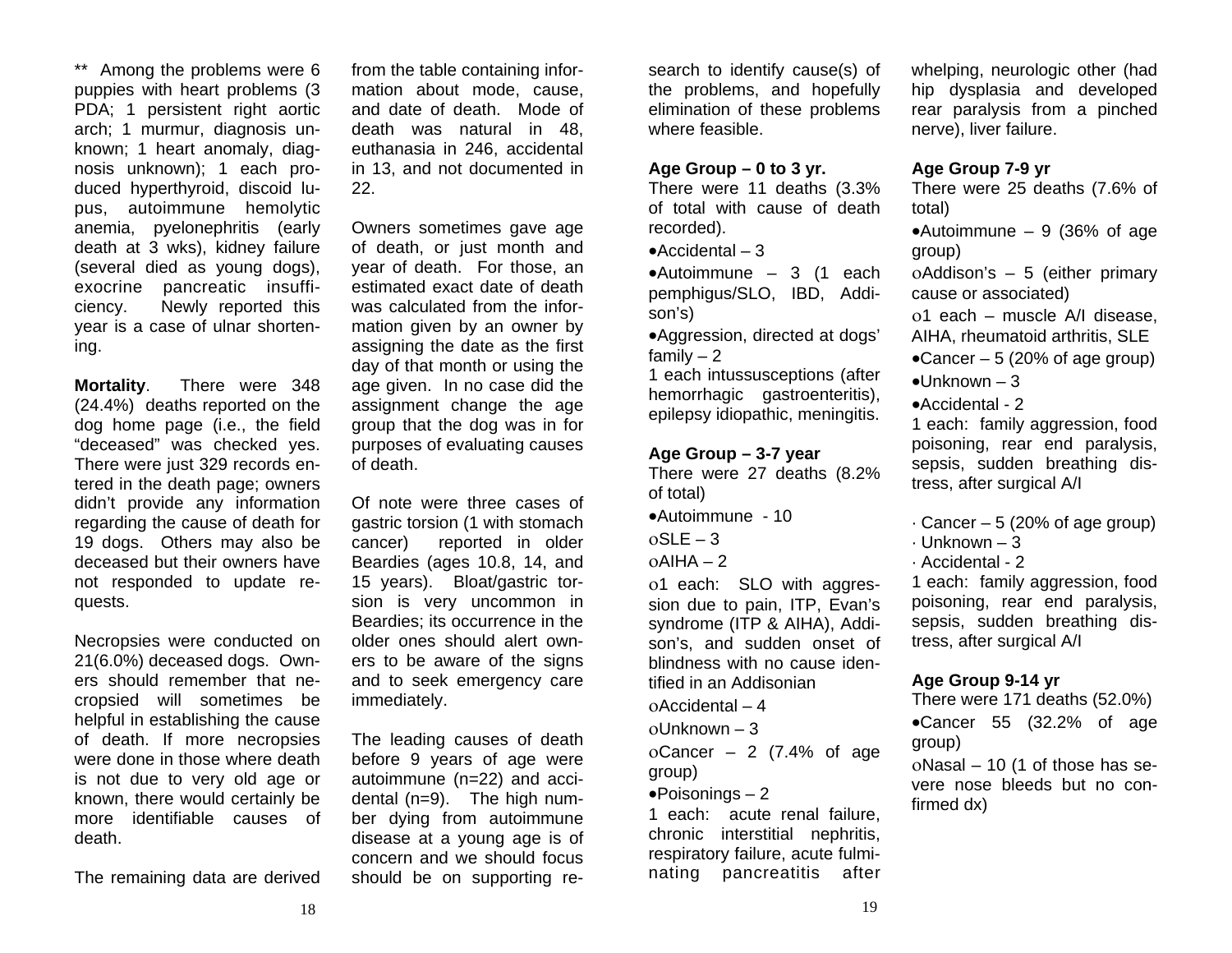<sup>ο</sup>4 each - abdominal , liver, spleen

ο3 each – bone, hemangiosarcoma, stomach

<sup>ο</sup>Remainder had only 1 or 2 cases

•Autoimmune – 18 (10.5% of age group)

οAddison's – 8 (1 with kidney failure<sup>ο</sup>AIHA – 3 (1 with ITP [Evan's syndrome])

οSLE - 2

ο1 each – diabetes, IBD, pemphi-

gus, rheumatoid arthritis, ITP

<sup>ο</sup>Old age – 12

οStroke – 7

Other, unknown, mostly single diagnoses - 79

## **Age Group >14.0 yr**

There were 92 deaths (28.0%)

•Old age or cognitive dysfunction

– 51 (55.4% of age group)

•Other or unknown  $-24$ 

•Cancer – 13 (14% of age group) Stroke - 4

As in previous years, the majority of deaths from autoimmune causes occurred prior to 9 years of age and none occurred in the oldest age group.





The vast majority of cancer deaths occurred from 9 years on.

**Coefficient of Inbreeding (COI).** The COI values were calculated using the Breeder's Assistant (BA) Pedigree Software for ten generations of ancestors.

Further information about COI's and their meaning can be found on the internet and also on BeaCon's web site in the section on open health registry data.

The data for the USA 1997 AKC stud book were calculated using one dog from each litter so as to represent unique breedings. There were 939 Bearded Collies registered as foundation stock as of October 1, 1976.

When time permits, the COI's for USA Beardies shown at the national specialty over the years will be calculated and reported. Show catalogues from the specialties are needed to complete this work.

|                | # dogs | <b>Av COI</b> |
|----------------|--------|---------------|
| USA            | 318    | 18.3          |
| 1977 stud      |        |               |
| book           |        |               |
| Yr 8 – all     | 1421   | 23.5          |
| dogs           |        |               |
| $Yr \quad 8$   | 706    | 23.6          |
| USA            |        |               |
| $Yr - 8$ UK    | 297    | 25.0          |
| Yr 8–          | 81     | 21.0          |
| Nether-        |        |               |
| lands          |        |               |
| $Yr \quad 8$   | 76     | 23.7          |
| Canada         |        |               |
| $Yr \quad 8 =$ | 53     | 22.8          |
| Australia      |        |               |
| $Yr \quad 8$   | 51     | 20.9          |
| Germany        |        |               |
| $Yr \quad 8$   | 43     | 22.3          |
| Czech          |        |               |
| Republic       |        |               |

Please contact Elsa

(beaconbb@bellsouth.net) if are willing to temporarily share your catalogue for this effort. Thank you.

## **Canine Ethology The Neonatal Influence on Dog Behavior J. de Wit**

Mr. de Wit kindly consented to share work he did in 1982/83 for his Biology thesis study at Amsterdam University. The original publication was published at:

#### http://www.apbc.org.uk/ commun.htm.

He worked as a dog psychologist at the Martin Gaus Center

in Holland that provides dog resocialization and was senior editor of *In the Netherlands;* De Wit was chief editor of behavioral topics for the main dog encyclopedia. He bred Bearded Collies under the Kennel name His-N-Hers. Some of the information from this study has been published in Companion Animal Behavior by David Appleby (2004) from the Association of Pet Behavior Counselors (APBC).

While the eyes and ears of newborn puppies remain closed for some days after birth, olfaction - the ability to smell - is present from birth, something only recently appreciated. The hypothesis for the study was that offering a scent -imprint to a newborn pup would give an imprint that could be recognized later. The inference, were the hypothesis to be true, was that behavior develops from birth.

The initial plan to study this with kennel bred puppies had to be abandoned because of variability in methods of breeding and puppy rearing conditions. Instead a laboratory setting was used where all pups and dams received identical breeding and care conditions. As soon as the pups were born, some of a litter were offered a scent, the recogni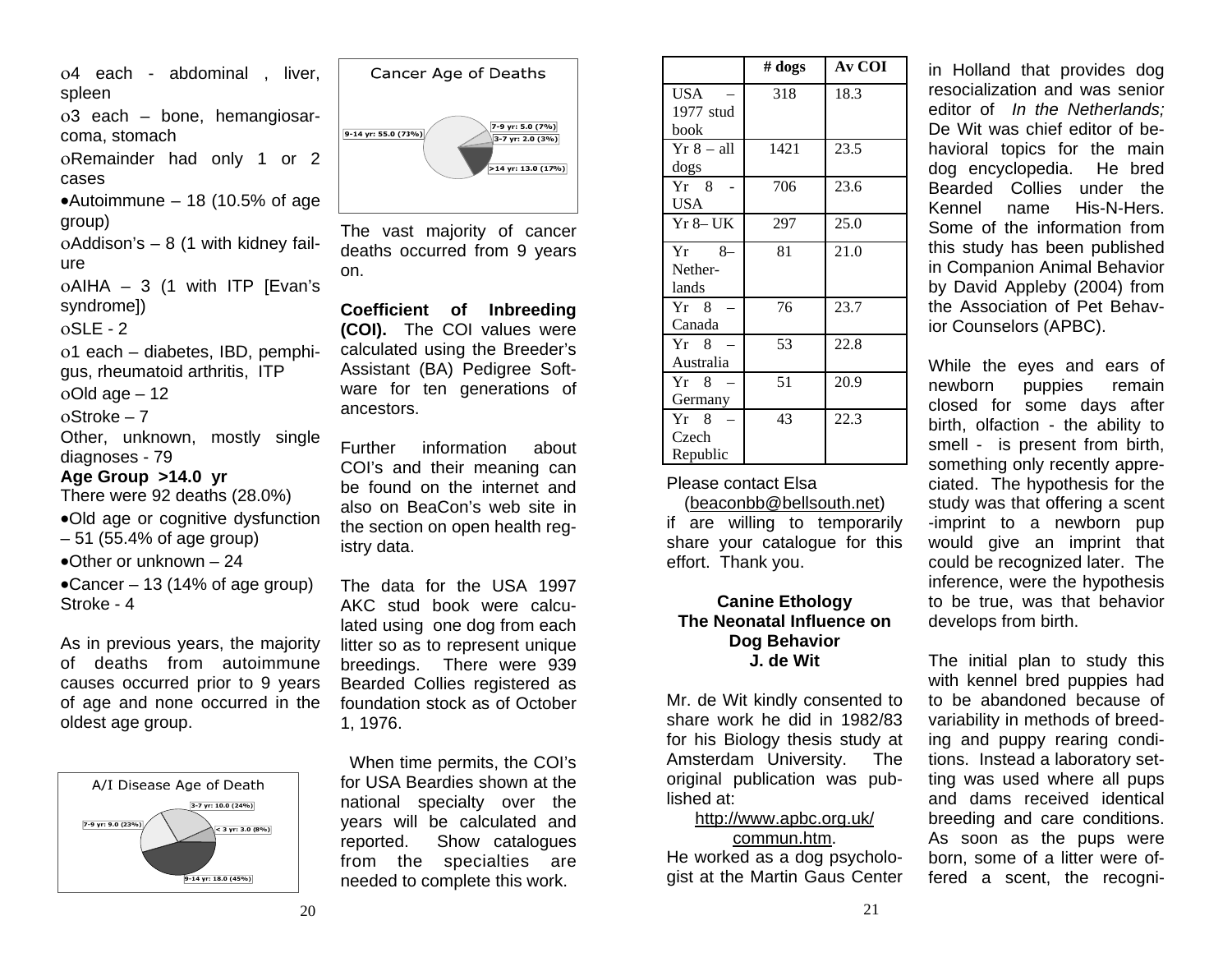tion of which was to be tested at a later time. The "scent" involved placing the pup for a period of 30 seconds under the armpit of the future tester. The first control group was created with the split litter method – half the litter received the scent and the other half did not. After the experimental pup received the scent it was returned to the dam and littermates. Each pup in the litter was clearly identifiable from exterior characteristics that were sketched and photographed. 102 were involved at the beginning with 47 left at testing, due to mortality or absence.

An additional blind control group was available from another population of pups in the same facility, raised with identical breeding and care conditions. The single difference was that none of these pups had neonatal exposure to scent.

Testing to assess scent imprinting was carried out at 5 and 7 weeks. The method consisted of 5 sub-tests, administered by a trained examiner; each subtest was scored and thought to uniquely measure either imprinting or socialization:

- Approaching (imprinting). Is the puppy coming towards the tester?
- Holding on the back (socialization). How does the puppy react by being held on its back?
- Following (imprinting). Is the puppy following the tester around the room?
- Stroking/nestling (imprinting). How does the puppy react to stroking/ nestling?
- Holding above the ground (socialization). What is the reaction?

Each sub-test was scored on a range from 0 to 4:

4 = well imprinted or socialized, enthusiastic & submissive.

3 = imprinted or reasonably socialized. Needs further socialization.

2 = little evidence of imprinting, indifferent. Moderately socialized. Needs training.

1 = a potentially dominant puppy; makes its own rules. Poorly socialized and independent.

 $0 =$  frightened. Probably not imprinted on humans and thus poorly socialized.

The sub-tests were grouped into either imprinting or socialization categories, with the rationale that imprinting caused a physiological change in the limbic system of the brain, whereas socialization was learned within the environment of the litter.

Results. There were no significant differences in results between the scent imprinted and the related litter control groups. In retrospect it was

realized that the scent exposed pups were returned to the litter box still bearing the human scent and so the control littermates still had some exposure, although not by direct contact with the human.

However when the control group with no exposure to human scent was compared to the scent exposed group, significant differences were found. The scent exposed pups had significantly better performance on 2 imprinting sub-tests (approach and following) at 5 weeks and in all 3 imprinting sub-tests (stroking + other 2) at 7 weeks.

Implications. Observable behavior arises from three sources; namely, genetic, physical, and environmental. The ethological study just described has implications for environmental influences on behavior. A scheme for behavioral development was designed that drew on others' work in addition to the study's findings.

Key is the concept that imprinting switches on a genetically preprogrammed trigger (scent for a pup) which recognizes a subject (human) as a foster to bond with and aims future social behavior towards the bonding subject. In addition he proposed the three major developmental periods (imprint, associative learning, socialization) are continuous progression from one to the next – rather than being discontinuous or independent.

Every species has its own specific sense on which the imprinting switch is triggered. These 'trigger-senses' determine an animal's behaviour and therefore they are sometimes called the determination senses. Some birds are triggered by sound / auditory stimuli (gulls); others, by movement / visual stimuli (goslings). Some mammals (deer, goats, rabbits, cats, **dogs**) are triggered by scent / olfactory stimuli**.** (Note: added by E Sell - imprinting to touch has also been shown for dogs and other species.)

In this study, the experimental imprinting in pups was done by giving just a 30 second exposure to human scent very soon after birth. The imprinting period is believed to be very brief (no more than several days) – once it is past, imprinting will not occur. Imprinting is not a learning process, as are the other developmental periods which follow.

A puppy *without* imprinting and no or very little aggression-inhibition during the other developmental periods, develops an evasive, wild behavior that displays as flight (see the top of the diagram below).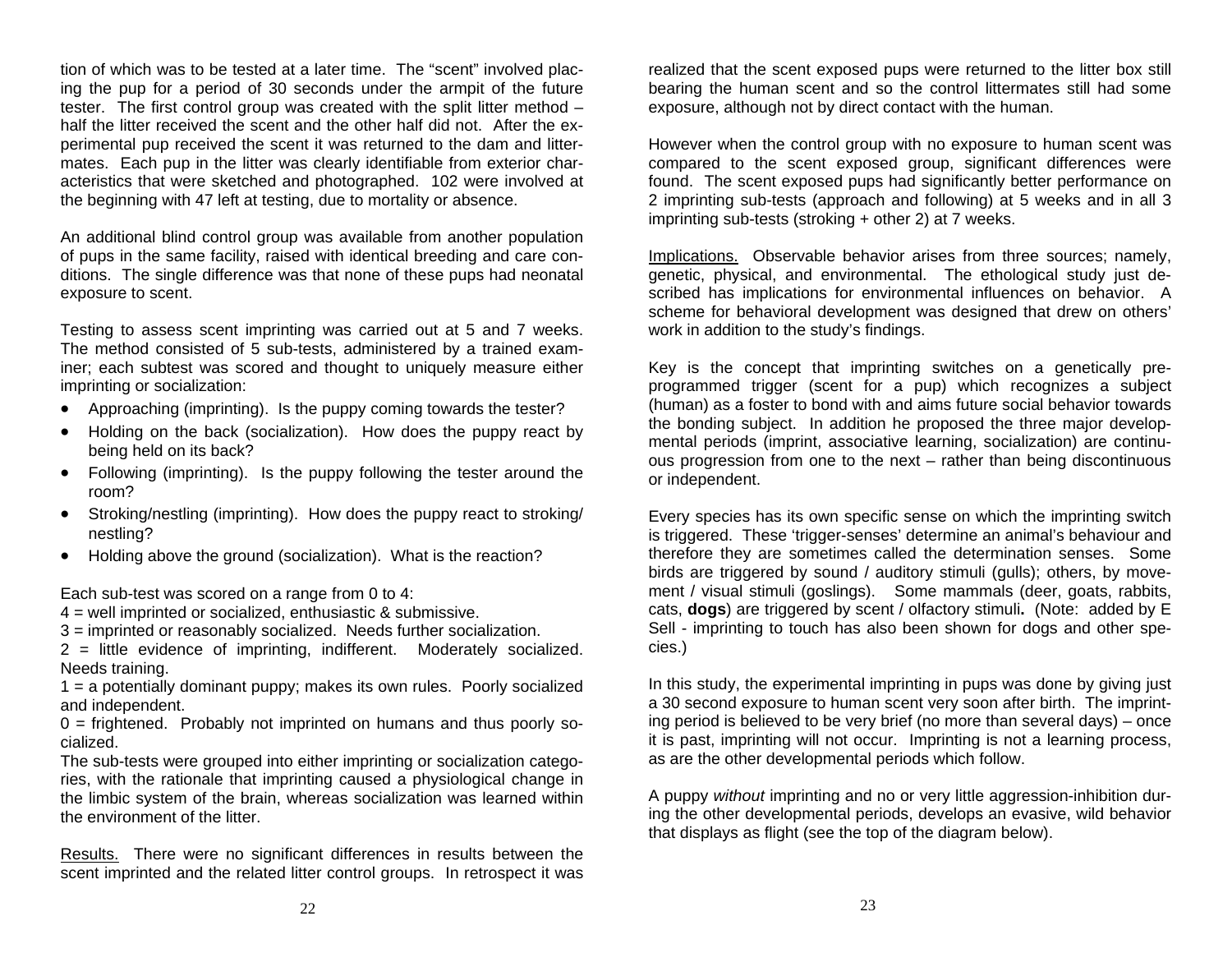A puppy *with* imprinting and no or very little aggression-inhibition during the later developmental periods, develops a 'wild' behavior, which is expressed by approaching or attacking (see the bottom of the diagram below). These dogs have no fears against humans, so it approaches (the original meaning of Latin aggredior= approach) and it might also be aggressive in the modern sense.



After the imprinting period there is an associative learning period in which being warm, fed, and protected help to consolidate the imprinting experience primarily to the dam in the absence of human involvement. This period continues from birth to about week 3. Thereafter comes the socialization periods (within the nest from birth to 4-5 wks, and within the pack, from 4-5 wks and on), which is what we hear about more often.

The associative learning period declines coincidently with decreasing nursing, at about 3 weeks. After this there is a dramatic rise in learning during the socialization period which coincides with myelination of nerves (eyes and ears become functional and more motor activity is possible). The early (primary) socialization period involves learning from littermates and dam – examples include bite inhibition, physical limits, and boundaries (i.e., play rules are established). The later (secondary) socialization period involves extended surroundings beyond the nest and it includes other pack members (dogs or humans). In this period social rules are learned by interaction – how to react to a social dominant pack member, how to respond to noises or strange objects, how to play. Thus, the genetically predestined dominant or submissive behavior is modified by the influences of the social development period.

Education or training establishes limits (i.e., inhibition). In nature, deviant behavior happens infrequently because there are the boundaries of the tolerance of the pack leader and pack members. In the case of domesticated dogs, the conscientiousness of the breeder influences whether the pup grows up maladjusted or not. The breeder chooses the parents which lay the genetic base for behavior. In those crucial 8 weeks after birth, the breeder has the responsibility of providing the necessary stimuli for extending this base and helping the puppy become a fully socially accepted dog. Without proper socialization to humans, dogs and the world in which they will be expected to live and function, puppies will be ill-adapted to the life they are destined to live.

Puppies that did not undergo positive imprinting towards humans may learn how to deal with humans in the socialization period, although they may be afraid at first. The process will certainly not be as easy as if imprinting had occurred. On the other hand, puppies that had good imprinting have a positive base on which to build trust in humans and to learn well through proper socialization. The greater their exposure to situations, surfaces, people of different ages, races, sex and appearance, dogs, and other animals – the more stable and better companions they will be.





**socialization period ("inhibition") reflect positive influence of humans (= leading to desirable behaviour)** 

**In the context of this paper, the term aggression in the associative period is not meant in terms of violence – but the opposite of flight.** 

**Summary.** The main conclusion from de Wit's work is that behavior in pups develops *from birth*. Although the research methodology was to provide the future tester's scent by placing the newborn pup in the